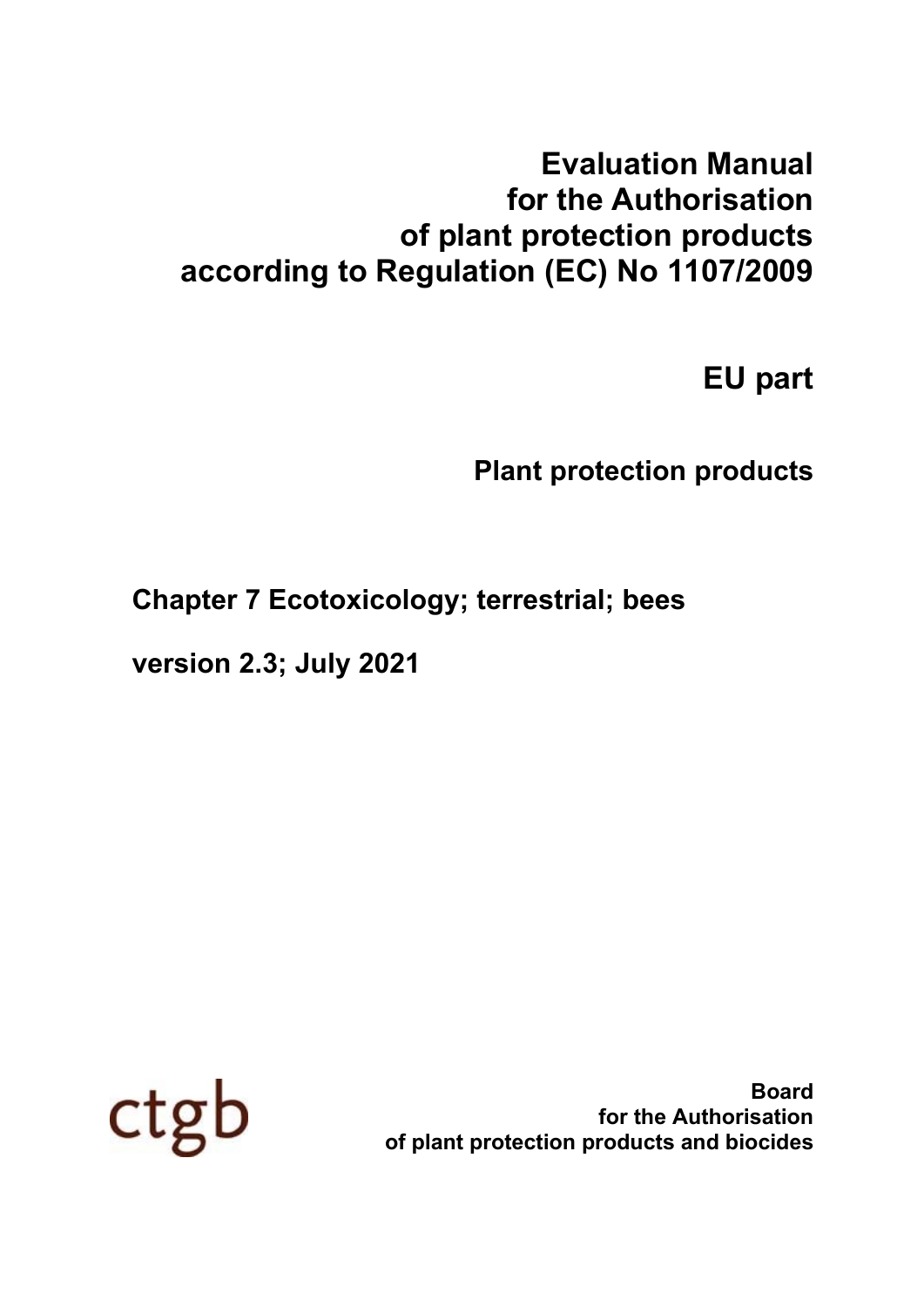# **Chapter 7 Ecotoxicology; terrestrial; bees**

Category: Plant Protection Products

#### **Changes in the Evaluation Manual**

| <b>Evaluation manual PPP EU part</b> |                  |           |                                                       |  |
|--------------------------------------|------------------|-----------|-------------------------------------------------------|--|
| <b>Chapter 7 Terrestrial; bees</b>   |                  |           |                                                       |  |
| <b>Version</b>                       | <b>Date</b>      | Paragraph | <b>Changes</b>                                        |  |
| 2.1                                  | October 2016     |           | New situation in the updated E.M.                     |  |
|                                      |                  |           | Text from data requirements deleted from the          |  |
|                                      |                  |           | Manual, replaced with reference/links to              |  |
|                                      |                  |           | Regulations (EU) No 283/2013 and 284/2013.            |  |
|                                      |                  |           | Short list of data requirements included in the text. |  |
|                                      |                  |           |                                                       |  |
|                                      |                  |           | Formatting changes. Updating references to            |  |
|                                      |                  |           | Regulation (EC) No 1107/2009                          |  |
|                                      |                  |           | More detailed information about the risk              |  |
|                                      |                  |           | assessment.                                           |  |
| 2.2                                  | January 2020     |           | Update to discuss the new EU MRL honey                |  |
|                                      |                  |           | guidance and give guidance on how to use              |  |
|                                      |                  |           | chronic data in the risk assessment of products.      |  |
|                                      |                  |           | Sentence included on the administrative EFSA          |  |
|                                      |                  |           | guidance                                              |  |
| 2.3                                  | <b>July 2021</b> | 1.3       | Note on active substances with a mode of action       |  |
|                                      |                  |           | aimed at suffocation of the target organisms          |  |
|                                      |                  |           | included.                                             |  |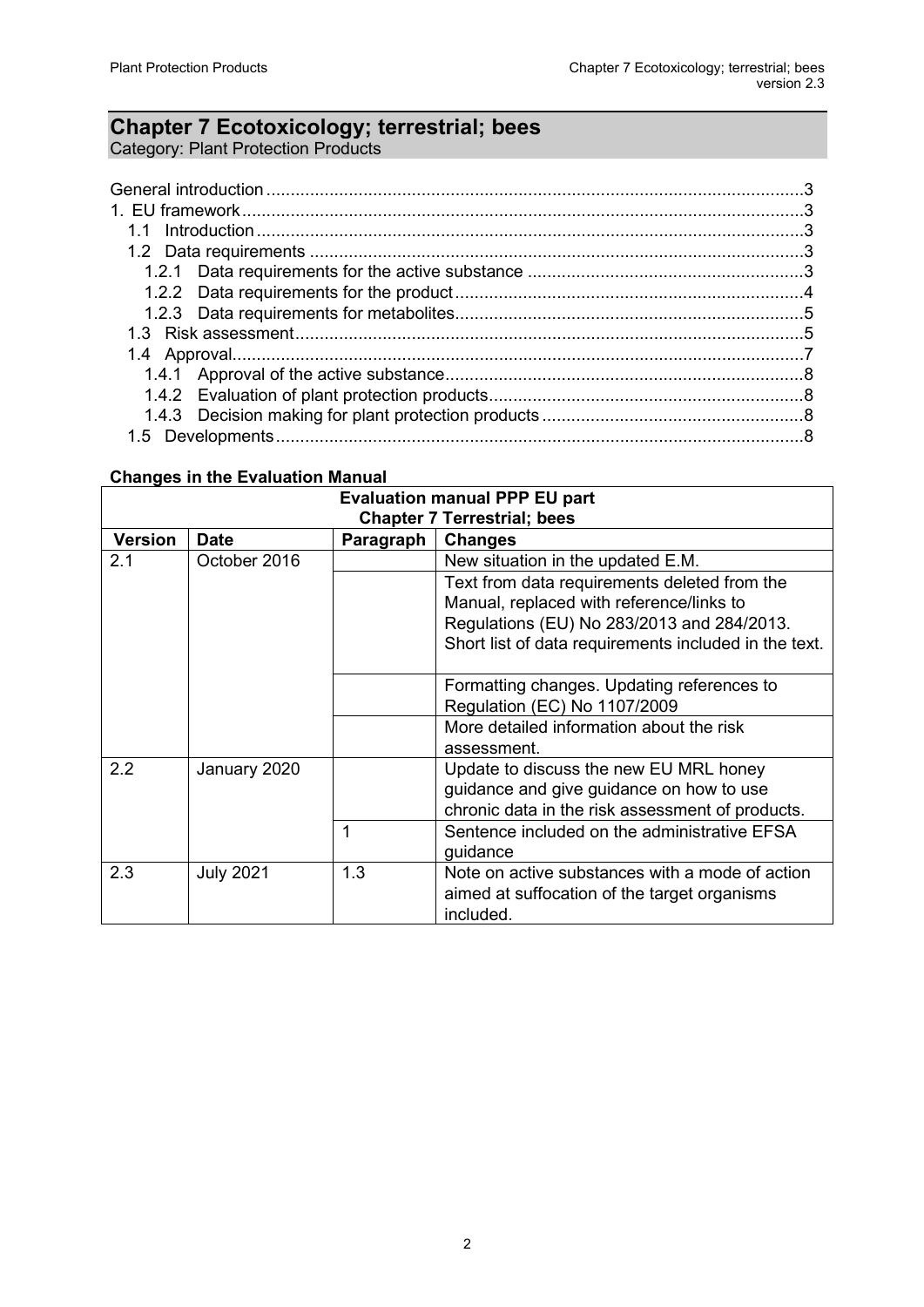#### <span id="page-2-0"></span>**GENERAL INTRODUCTION**

This chapter briefly describes the data requirements for estimation of the effects on bees of a plant protection product and its active substance and how reference values are derived in the EU framework (§1 - §1.5) under [Regulation \(EC\) No 1107/2009.](http://eur-lex.europa.eu/legal-content/EN/TXT/PDF/?uri=CELEX:32009R1107&from=EN)

#### <span id="page-2-1"></span>**1. EU FRAMEWORK**

In this document, the procedures for the evaluation and re-evaluation of active substances as laid down in the EU are described; the NL procedure for evaluation of a substance is reverted to when no EU procedure has been laid down. The NL-procedure for the evaluation of a substance is described in §2 - §2.5 of part 2 of the Evaluation Manual (plant protection products). This document aims to give procedures for the approval of active substances and inclusion in [Commission Implementing Regulation \(EU\) No 540/2011.](http://eur-lex.europa.eu/LexUriServ/LexUriServ.do?uri=OJ:L:2011:153:0001:0186:EN:PDF)

Notifiers preparing an assessment report for active substances need to comply with the relevant guidance, instructions and format laid down in the EFSA [Administrative guidance](https://www.efsa.europa.eu/en/supporting/pub/en-1612) on [submission of dossiers and assessment reports for the peer-review of pesticide active](https://www.efsa.europa.eu/en/supporting/pub/en-1612)  [substances.](https://www.efsa.europa.eu/en/supporting/pub/en-1612)

#### <span id="page-2-2"></span>**1.1 Introduction**

This chapter describes the risk assessment of plant protection products for bees. Honeybees are economically important and they are also an important indicator of negative effects on the environment. This means that, apart from a clear economic purpose, the risk assessment for bees also serves to avoid allowing products which present an unacceptable risk to the environment to reach the market. The risk to bees must be evaluated if there is a chance of exposure of these organisms.

Data requirements, evaluation methodologies, criteria and trigger values that deviate from, or further elaborate, the provisions under EU framework (§1), are described in the NL part of the Evaluation Manual (§2 - §2.5). The national further provisions can also be used for inclusion of an active substance in [Commission Implementing Regulation \(EU\) No 540/2011.](http://eur-lex.europa.eu/LexUriServ/LexUriServ.do?uri=OJ:L:2011:153:0001:0186:EN:PDF)

#### <span id="page-2-3"></span>**1.2 Data requirements**

In order to qualify for inclusion of an active substance in [Commission Implementing Regulation](http://eur-lex.europa.eu/LexUriServ/LexUriServ.do?uri=OJ:L:2011:153:0001:0186:EN:PDF)  [\(EU\) No 540/2011](http://eur-lex.europa.eu/LexUriServ/LexUriServ.do?uri=OJ:L:2011:153:0001:0186:EN:PDF) a dossier that meets the provisions laid down in [Commission Regulation](http://eur-lex.europa.eu/legal-content/EN/TXT/PDF/?uri=CELEX:32013R0283&from=EN)  [\(EU\) No 283/2013](http://eur-lex.europa.eu/legal-content/EN/TXT/PDF/?uri=CELEX:32013R0283&from=EN) and [Commission Regulation \(EU\) No 284/2013](http://eur-lex.europa.eu/LexUriServ/LexUriServ.do?uri=OJ:L:2013:093:0085:0152:EN:PDF) of Regulation (EC) No 1107/2009 must be submitted for the active substance as well as for the product.

Generally, EU and OECD guidelines for the protocol of experiments are mentioned in [Commission Communication](http://eur-lex.europa.eu/LexUriServ/LexUriServ.do?uri=OJ:C:2013:095:0001:0020:EN:PDF) 2013/C 95/01.

Guidelines for the risk evaluation for bees are given in the [Guidance Document on](http://ec.europa.eu/food/plant/docs/pesticides_ppp_app-proc_guide_ecotox_terrestrial.pdf) Terrestrial [Ecotoxicology \(Sanco/10329/2002 rev 2 final\).](http://ec.europa.eu/food/plant/docs/pesticides_ppp_app-proc_guide_ecotox_terrestrial.pdf) This document refers to EPPO guidelines. The most recent version of this concerning tests on bees is the [standard on the conduct](http://onlinelibrary.wiley.com/doi/10.1111/j.1365-2338.2010.02418.x/epdf) of trials for the evaluation of [side-effects of plant protection products on honeybees \(PP1/170\)](http://onlinelibrary.wiley.com/doi/10.1111/j.1365-2338.2010.02418.x/epdf) (first published in 1991, the latest revision in 2010).

When according to the applicant a certain study is not necessary, a relevant scientific justification can be provided for the non-submission of the particular study.

#### <span id="page-2-4"></span>*1.2.1 Data requirements for the active substance*

The data requirements regarding the risk of the active substance for bees are described in point 8.3.1 (effects on bees) of part A (for chemical active substances) of [Commission](http://eur-lex.europa.eu/legal-content/EN/TXT/PDF/?uri=CELEX:32013R0283&from=EN#page=60)  [Regulation \(EU\) No 283/2013.](http://eur-lex.europa.eu/legal-content/EN/TXT/PDF/?uri=CELEX:32013R0283&from=EN#page=60)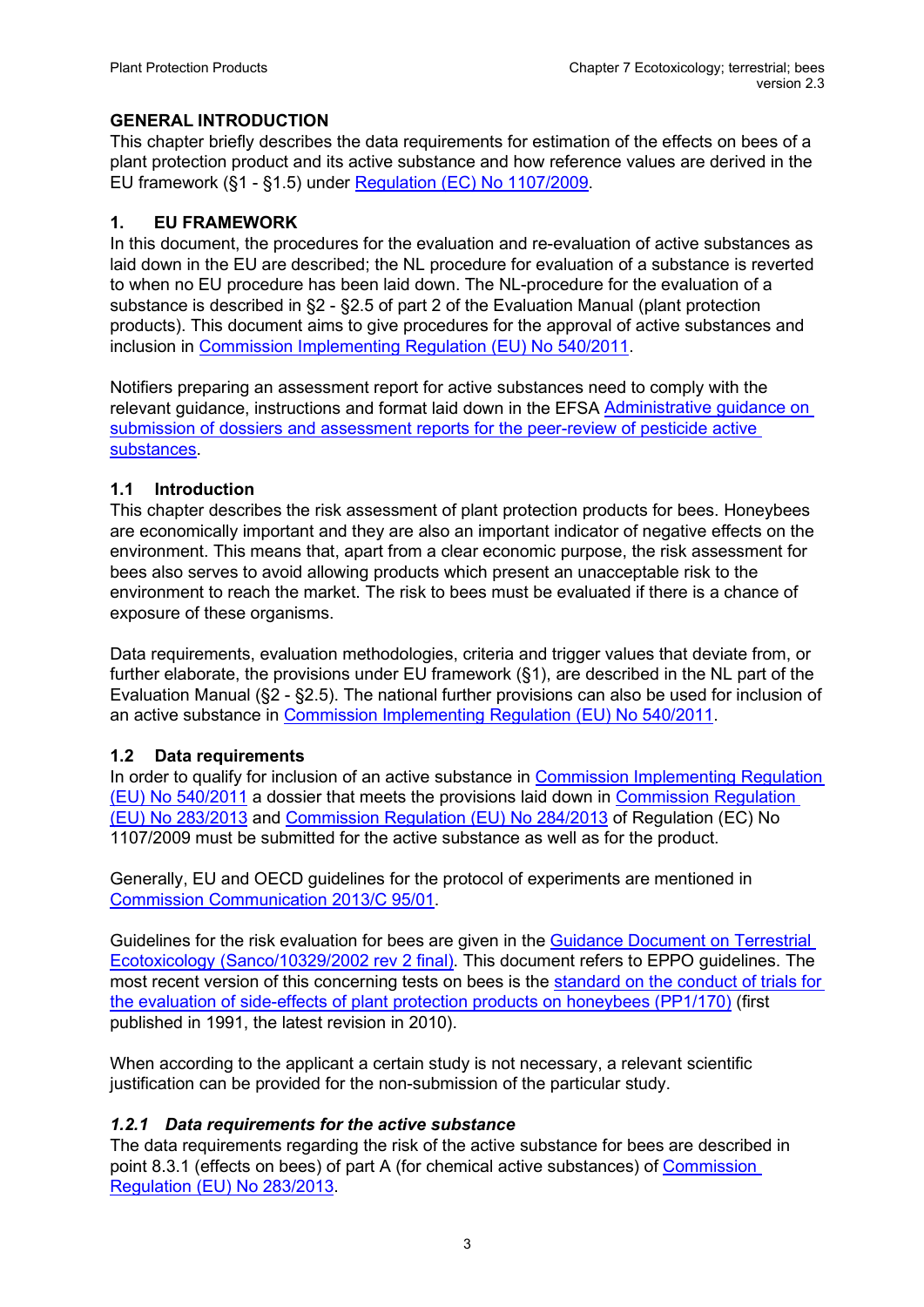Point 8.3.1 consists of the following data requirements:

- 8.3.1. Effects on bees
- 8.3.1.1. Acute toxicity to bees
- 8.3.1.1.1. Acute oral toxicity
- 8.3.1.1.2. Acute contact toxicity
- 8.3.1.2. Chronic toxicity to bees
- 8.3.1.3. Effects on honeybee development and other honeybee life stages
- 8.3.1.4. Sub-lethal effects

These points should always be addressed for honeybees. Tests on other bee species may be submitted as well.

Several bee testing guidelines have recently been developed under the auspices of the [OECD,](http://www.oecd.org/chemicalsafety/testing/oecdguidelinesforthetestingofchemicals.htm) e.g. on bumblebee acute toxicity (OECD Test No. 246 and 247), chronic toxicity to adult honeybees (OECD Test no. 245) and honeybee larval toxicity. For larvae, the multiple exposure test [\(OECD unclassified Guidance Document No. 239\)](https://one.oecd.org/document/ENV/JM/MONO(2016)34/en/pdf) is preferred over the single exposure test (OECD Test No. 237). Acute test guideline development on the solitary bee *Osmia* spp. is underway and a draft guideline is expected to be available on the [OECD](http://www.oecd.org/env/ehs/testing/section-2-effects-biotic-systems.htm)  [website](http://www.oecd.org/env/ehs/testing/section-2-effects-biotic-systems.htm) in the near future. Where final (harmonized) versions are available, these should be used. Tests performed according to draft versions may be accepted for the risk assessment as long as the deviations from the final guideline are not expected to have severely impacted the outcome of the test (to be determined on a case-by-case basis).

### <span id="page-3-0"></span>*1.2.2 Data requirements for the product*

The data requirements regarding the risk of the plant production product for bees are described in point 10.3.1 (effects on bees) of part A (for plant protection products) of [Commission Regulation \(EU\) No](http://eur-lex.europa.eu/LexUriServ/LexUriServ.do?uri=OJ:L:2013:093:0085:0152:EN:PDF) 284/2013.

Point 10.3.1 consists of the following data requirements: 10.3.1. Effects on bees 10.3.1.1 Acute toxicity to bees 10.3.1.1.1 Acute oral toxicity 10.3.1.1.2 Acute contact toxicity 10.3.1.2 Chronic toxicity to bees 10.3.1.3 Effects on honey bee development and other honey bee life stages 10.3.1.4 Sub-lethal effects 10.3.1.5 Cage and tunnel tests 10.3.1.6 Field tests with honeybees

These points should always be addressed for honeybees. Tests on other bee species may be submitted as well.

Several bee testing guidelines have recently been developed under the auspices of the [OECD,](http://www.oecd.org/chemicalsafety/testing/oecdguidelinesforthetestingofchemicals.htm) e.g. on bumblebee acute toxicity (OECD Test No. 246 and 247), chronic toxicity to adult honeybees (OECD Test no. 245) and honeybee larval toxicity. For larvae, the multiple exposure test [\(OECD unclassified Guidance Document No. 239\)](https://one.oecd.org/document/ENV/JM/MONO(2016)34/en/pdf) is preferred over the single exposure test (OECD Test No. 237). Acute test guideline development on the solitary bee *Osmia* spp. is underway and a draft guideline is expected to be available on the [OECD](http://www.oecd.org/env/ehs/testing/section-2-effects-biotic-systems.htm)  [website](http://www.oecd.org/env/ehs/testing/section-2-effects-biotic-systems.htm) in the near future. Where final (harmonized) versions are available, these should be used. Tests performed according to draft versions may be accepted for the risk assessment as long as the deviations from the final guideline are not expected to have severely impacted the outcome of the test (to be determined on a case-by-case basis).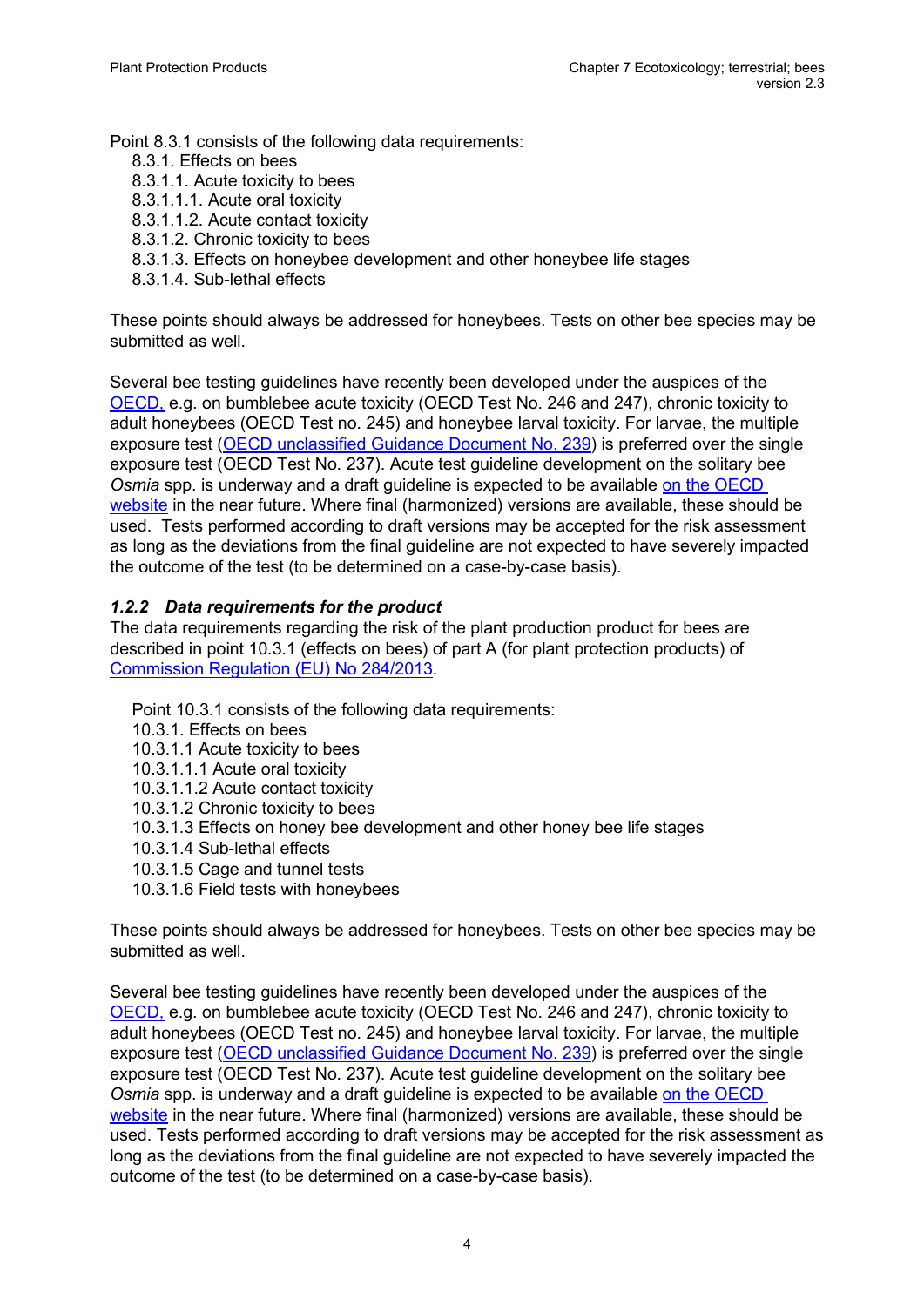#### <span id="page-4-0"></span>*1.2.3 Data requirements for metabolites*

Standard laboratory tests are normally not required for metabolites. Exceptions may be cases where for example the metabolite is the pesticidal active molecule. See the general section about metabolites as described in §1.2.3 of Chapter 7 Ecotoxicology; terrestrial; Birds and mammals for general guidance. Where higher tier studies (cage/tent/tunnel or field tests) have been carried out with the pesticide under realistic exposure conditions, it may be assumed that the potential risk of metabolites has been taken into account.

#### <span id="page-4-1"></span>**1.3 Risk assessment**

The risk assessment methodology for bees has in EU context been elaborated in the [Guidance Document on Terrestrial Ecotoxicology \(Sanco/10329/2002 rev 2 final\).](http://ec.europa.eu/food/plant/docs/pesticides_ppp_app-proc_guide_ecotox_terrestrial.pdf) This document refers to EPPO guidelines. The most recent version of this concerning the risk assessment for bees is [EPPO Series PP 3 Environmental Risk Assessment Scheme](http://onlinelibrary.wiley.com/doi/10.1111/j.1365-2338.2010.02419.x/epdf) for Plant Protection products – [Chapter 10: Honeybees \(first published in 1993, the latest revision in](http://onlinelibrary.wiley.com/doi/10.1111/j.1365-2338.2010.02419.x/epdf)  [2010\)](http://onlinelibrary.wiley.com/doi/10.1111/j.1365-2338.2010.02419.x/epdf). This is used by Ctgb for the risk assessment of active substances and plant protection products.

In addition, active substances for which the dossier is submitted after September 2015 will be evaluated according to the first tier of the [EFSA Guidance Document on the risk assessment](http://onlinelibrary.wiley.com/doi/10.2903/j.efsa.2013.3295/epdf)  of plant [protection products on](http://onlinelibrary.wiley.com/doi/10.2903/j.efsa.2013.3295/epdf) bees (*Apis mellifera, Bombus* spp. and solitary bees) (EFSA Journal 2013;11(7):3295). This was agreed in a general ecotoxicology meeting, Pesticide Peer Review Meeting 133 which took place from 23 to 25 September 2015. The EFSA guidance document on bees has not been noted at the EU level yet. Nevertheless, as explained in the [report of the meeting,](http://onlinelibrary.wiley.com/doi/10.2903/sp.efsa.2015.EN-924/pdf) the current guidance documents do not cover honeybee larvae and chronic adult honeybee toxicity, while endpoints for these are available following the current data requirements. "In the absence of alternative approaches taken note by risk managers, it was recommended that the risk assessment to honeybees should be performed (first tier) according to EFSA (2013). For higher tier, the studies should be critically evaluated and considered in light of the issues raised in EFSA PPR Panel (2012) and EFSA (2013) with regard to the methodologies used. On the basis of all the available information, a conclusion should be drawn with regard to the risk to honeybees. For bumblebees and solitary bees, it was agreed that if any data are submitted, they should be evaluated. However, currently it cannot be recommended to routinely perform a risk assessment. Where data are not available and no risk assessment can be performed, this issue will be reflected in the EFSA conclusion." As long as no further decisions have been taken at the risk management level on the relevant guidance for bees, Ctgb will follow this agreement for active substance evaluation (both for first evaluation and renewal) and will present two first tier risk assessments based on the two different guidance documents. However, we will not perform a risk assessment according to the new Guidance for larval toxicity in instances when only a one dose test is available, as the trigger value for larval toxicity in the new guidance is based upon an assumption of multiple exposures, and we therefore do not consider it appropriate to compare the single dose toxicity value with the multiple dose trigger.

For product assessments, the Ctgb follows a stepwise approach with regard to the chronic data:

- 1) The adult acute oral endpoint is compared with the chronic adult and larval endpoints (all LD(D)50-values, and all expressed *per day* taking into account the number of *exposure* days in the studies (i.e. not the study duration). If there is ≤5x difference, there is no indication of increased toxicity. If the difference is >5 or cannot be properly assessed due to >-endpoints, go to 2.
- 2) Are there higher tier data, and do these cover the chronic and larval exposure? If so, the risk assessment is based on the higher tier data and there is no need for exposure/toxicity calculations with the first tier endpoints. If not, or not adequate, go to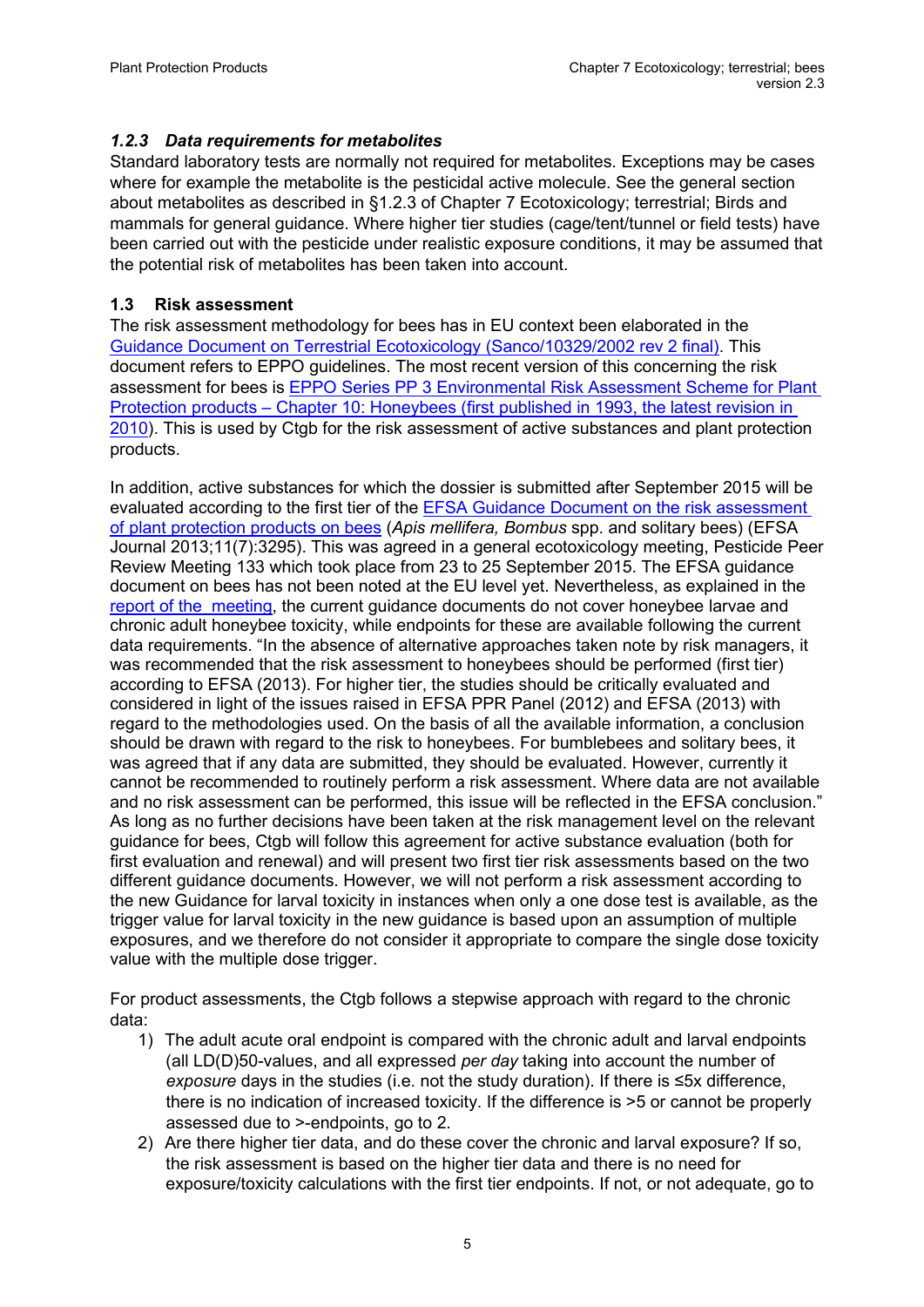3).

3) a) For a seed or soil treatment, use the EPPO (2010) guidance to perform the chronic and larval risk assessments.

b) For spray treatments, calculate the chronic and/or larval risk according to the EFSA (2013, update 2014) Guidance for the bee species that you have data available for (normally honeybees only). While it is not yet noted, this guidance does give a conservative indication of the potential risk of the possible exposure routes. The outcome of this first tier assessment will be taken into account by Ctgb in a contextbased approach to see if further data are necessary. The risk assessment should describe the relevance of the different routes for this particular crop in the Netherlands. The conclusion of the risk assessment will be based on a weight-of-evidence approach taking all the available data and information into account.

Each study is summarized and analyzed separately. The final conclusion and the endpoint per aspect (such as  $LD_{50}(oral)$ ) are presented in a list of endpoints. The risk assessment is based on a comparison of exposure and toxicity, using a relevant trigger value.

#### *Combination toxicity*

Combination toxicity must be determined when plant protection products contain several active substances, and for tankmixes that are specified on the label. The issue of combined toxicity is further described in Appendix A.

*Active substances with a mode of action aimed at suffocation of the target organisms* It is noted that oily active substances generally have a physical mode of action, i.e. insects are killed because an oil film is formed on their body, which prevents them from breathing. In the standard bee studies exposure takes place via the diet or via contact exposure. Exposure in the adult contact study, where one droplet is applied on the bee thorax, is not considered a realistic worst-case for this exposure route. Thus, the standard studies do not fully cover the direct effect of the application, i.e. when bees are completely oversprayed or come in contact with the wet oil spray, which based on the mode of action are considered the routes of exposure with the highest risk. Therefore, for oily active substances the relevance of the submitted studies may be a point of discussion in the risk assessment for bees. The consequence for the risk assessment will be a case by case decision, ranging from an uncertainty analysis to the request for new studies (e.g. field studies). It should be noted that the same line of reasoning may apply to other a.s. with a mode of action aimed at suffocation of the target organisms.

*Exposure routes*

The risk assessment considers the potential risk to bees from exposure resulting from the use of the plant protection product according to the GAP. This clearly concerns exposure via the crop itself (from direct overspray and systemic uptake), but other exposure routes may also be relevant. The main exposure routes are highlighted below.

#### *Exposure via flowering crops*

On national level, an overview is given of the attractiveness of agricultural crops for honeybees for the collection of nectar and/or pollen (hereafter named the NL Bee List; see the NL part of Evaluation Manual for bees, appendix II-1). This document is used for identification of relevant crops for honeybee risk assessment. Moreover, this document is valuable for the understanding of risk mitigation sentences in which the phrase 'bee-attractive crops' is mentioned.

It is noted that per January 1st 2020, the guidance for determining the magnitude of pesticide residue levels in honey and setting Maximum Residue Levels in honey [\(SANTE/11956/2016](https://ec.europa.eu/food/sites/food/files/plant/docs/pesticides_mrl_guidelines_honey.pdf)  [Rev. 9\)](https://ec.europa.eu/food/sites/food/files/plant/docs/pesticides_mrl_guidelines_honey.pdf) is in force. While this guidance document is aimed at protecting humans from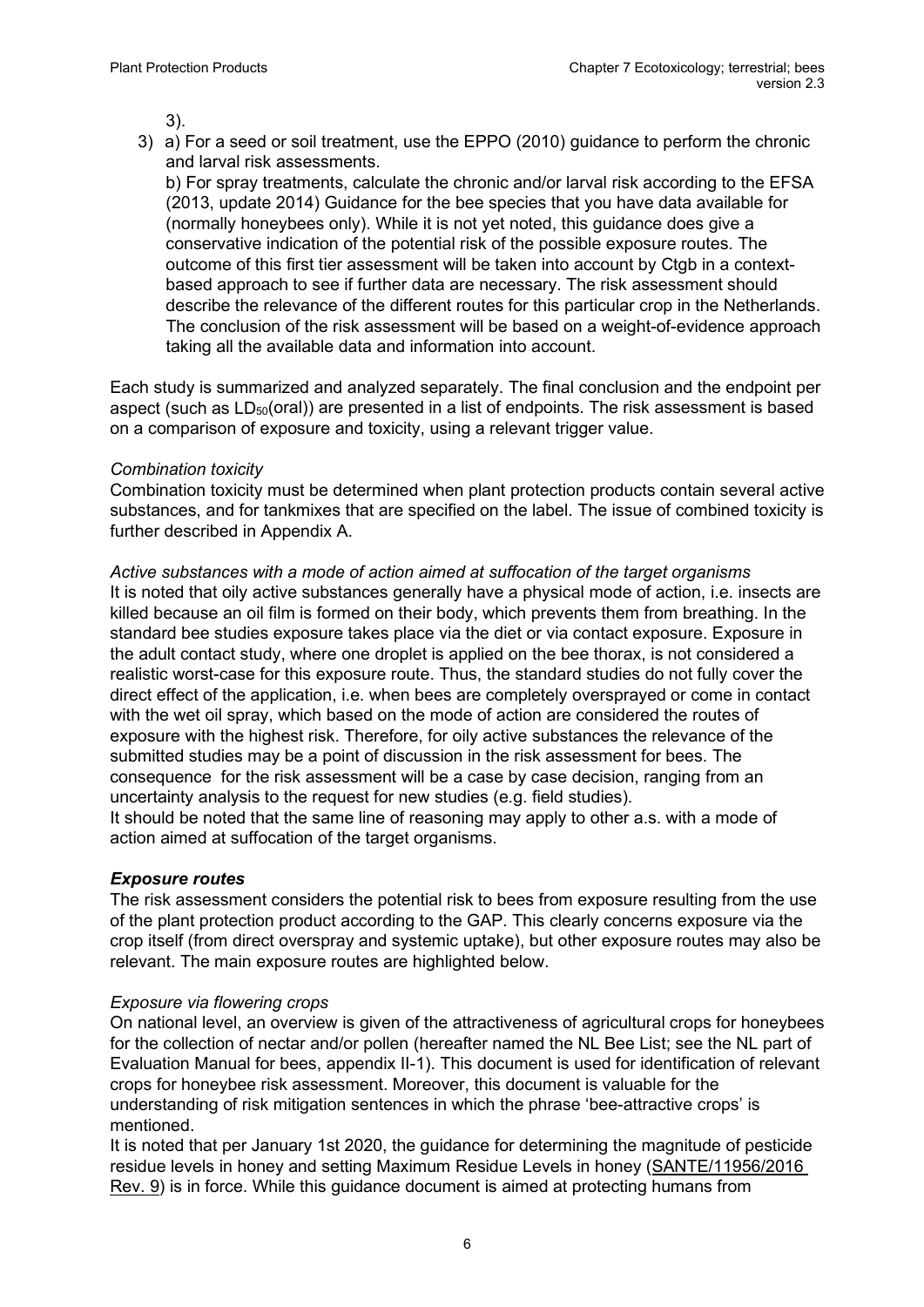exposure to pesticides in honey, it has a link with the risk assessment for bees, in that it contains a list of melliferous crops (Appendix II of the honey MRL guidance, hereafter named MRL honey list).

The Ctgb has compared the two lists and found that, generally, the lists are in line: they either deem a crop attractive or not attractive to honeybees. Differences between the lists can usually be explained by one or more of the following:

- a) The MRL honey list covers all crops for which an MRL is needed (according to Annex I Reg (EC) No 396/2005)), including imported crops (such as citrus and almond). The NL Bee List only contains crops which are grown in the Netherlands.
- b) Crops grown for seed production are flowering per definition. The MRL honey list mentions per crop if it is considered attractive only when grown for seed production, while the bee list contains a specific category for seed production ('Plant breeding crops and basic seed production for arable, vegetable and fruit crops, herbs and ornamental crops').
- c) Certain crops do not produce nectar, and are thus not relevant for honey production, but are still attractive to honeybees for their pollen.

Two differences cannot be easily explained: In the NL Bee List, rose is considered attractive to honeybees both for nectar and pollen, but it is not considered to be a melliferous crop in the MRL honey list. Conifer is not considered attractive to honeybees in the NL Bee List, but is considered to have melliforous capacity in the MRL honey list. These differences will be investigated. Until further notice, Ctgb will use the NL Bee List as published in the NL part of this Evaluation Manual as a basis for the risk assessment for bees.

### *Exposure via flowering weeds*

In the first tier, it is assumed that bees may fly on flowering weeds in the field. In higher tier, information can be used about the likelihood of a large amount of flowering weeds in a crop under normal agricultural practice. If relevant, applicants should address this for all countries relevant for their application.

#### *Off-field risk*

Spray applications: In cases where in-field risk to bees has been determined, an off-field risk should be calculated using the drift values as used for the off-field risk assessment for nontarget arthropods (see §1.3 of the EU part of Chapter 7 Ecotoxicology: terrestrial; non target arthropods). Seed treatments: A list indicating whether there is potential risk to bees from dust drift during sowing of treated seeds was developed in 2010 and is attached to the NL part of this Evaluation Manual.

#### *Succeeding crops*

Persistent and systemic substances may be present in nectar and/or pollen of succeeding flowering crops (including replacement crops). See §2.3.

#### *Risk mitigation measures*

If a potential risk is indicated, this may be addressed with additional data. Alternatively, it is often possible to address a potential risk with a restriction sentence on the instructions for use. As these sentences are member state specific, the Ctgb will mention only the generic intention of the sentences in the EU evaluation or the core dossier.

### <span id="page-6-0"></span>**1.4 Approval**

This section describes the approval criteria for active substances (section 1.4.1) and plant protection products (section 1.4.2 and 1.4.3). For the EU approval procedure of active substances a representative formulation has to be included in the dossier. Therefore section 1.4.1 to 1.4.3 apply. For the zonal applications of plant protection products only section 1.4.2